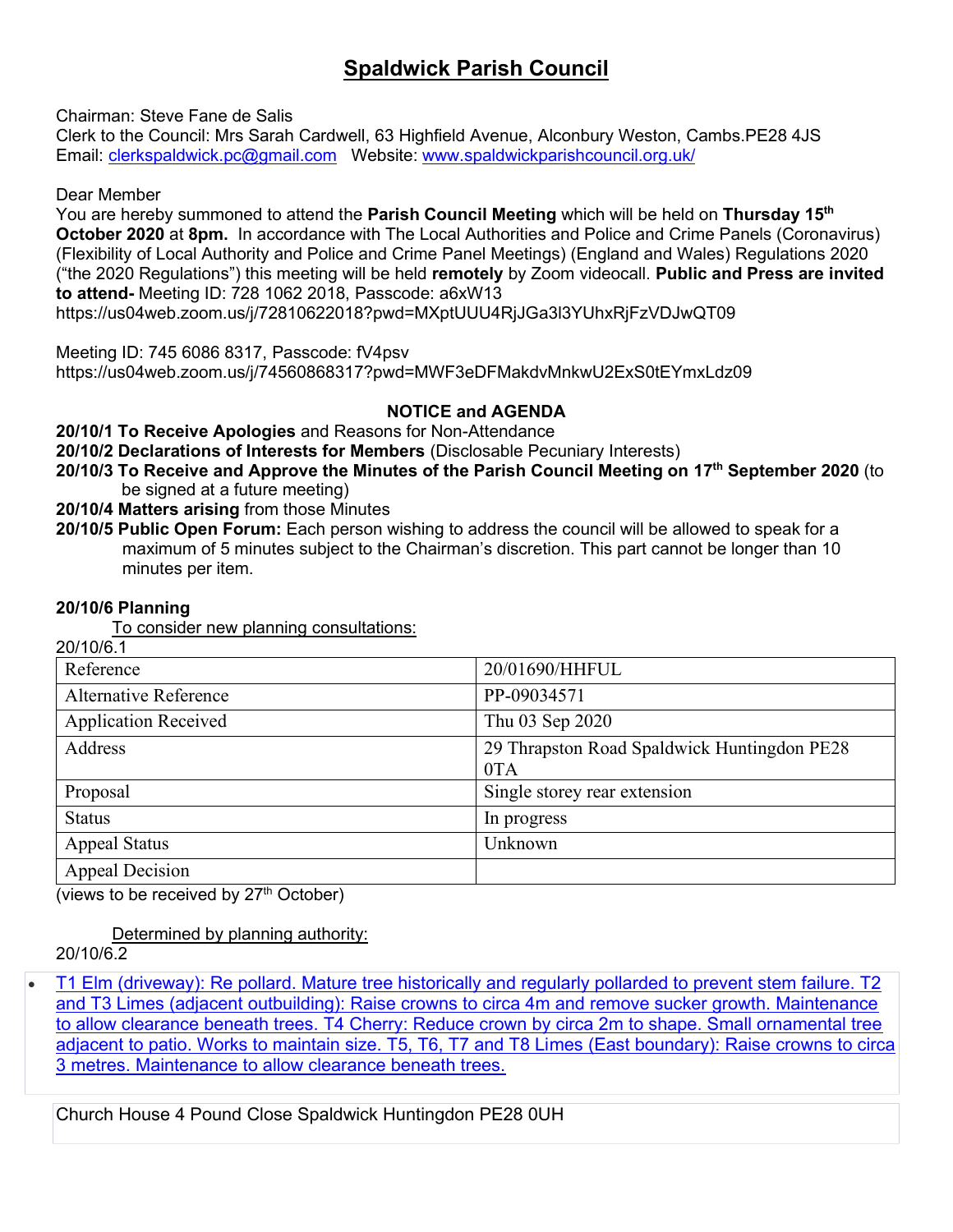• [G1 Limes : Raise over drive to 3 metres. To allow clearance over driveway.](https://publicaccess.huntingdonshire.gov.uk/online-applications/applicationDetails.do?keyVal=QDIIMNIK0DP00&activeTab=summary)

### The Old Rectory Pound Close Spaldwick Huntingdon PE28 0TB

Ref. No: 20/01299/TREE | Received: Fri 10 Jul 2020 | Validated: Fri 10 Jul 2020 | Status: Approved

20/10/6.3 Update regarding White Paper Planning from Cllr S Parfrey

#### **20/10/7 Finance**

20/10/7.1 To note: Account balance at 28.08.20: £76,205.64.

20/10/7.2 To note precept request 2021/22.

20/10/7.3 To note and approve: Q2 Income and expenditure against the budget (file circulated).

20/10/7.7 To note and approve: Q2 Community room receipts and payments document (circulated).

20/10/7.8 To note and approve Q2 financial reconciliation (circulated).

20/10/7.9 Update regarding viewing access for the Clerk for the bank accounts

20/10/7.10 To note local government pay deal agreed, backdated to April 2020, is 2.75% increase and an additional days' leave, bringing it up to 22 days for employees with less than 5 years' s service. Clerk currently on 2018 payscale, point 25. This now translates to new scale point 17.

### **Expenditure for approval 17 th September 2020:**

20/10/7.11 Clerk's wages (Sept – Oct): **£288.24**, (S.Cardwell: £230.64, HMRC £57.60)

20/10/7.12 To consider renewal of Parish Online annual subscription (£45.00 due by 17<sup>th</sup> Oct 2020)

20/10/7.13 To note: overpayment for grasscutting has been made- additional cuts or refund to be agreed.

20/10/7.14 Total invoices (**Account 3006069330**: May-Sept invoices for £2.83, £2.93, £2.83, £2.93 & £2.92 totalling **£14.44**. **Account 3006069341**: May-Sept invoices for £6.88, £6.85, £5.32, £6.69 & £6.30 totalling **£32.07**.

20/10/7.15 Reimbursement of Uwe Braun for grass seed purchased for Fuller Close: 2 x £25= **£50**

### **20/10/8 Assets – Provision/Maintenance**

20/10/8.1 Monthly Ferriman Road Play Area's Inspection

- 20/10/8.2 To discuss future areas for grass-cutting on Fuller Close
- 20/10/8.3 Annual inspection reminder has been issued by Wicksteed- £60 unaccompanied, £86 accompanied. Optional additional report at £20 (all prices subject to VAT)- to decide whether to proceed or seek alternative provider.

### **20/10/9 Highways, footpaths, byways, gritting bin, trees, etc.**

- 20/10/9.1 Progress update regarding the issue of motorcyclists using byways during winter months- signs require updating to prevent this- HDC investigating.
- 20/10/9.2 Progress update regarding the location of the Bus Stop on High Street (issue of parked vehicles) & the suggestion to add an additional stop on Stow Rd.
- 20/10/9.3 Email received from resident regarding safety concerns and traffic issues within the village; request to consider additional measures that could be taken.

### **20/10/10 Community Room**

20/10/10.1 To discuss reopening of the Community Room

20/10/10.2 PAT Testing update from Cllr Pope (deferred while closed).

20/10/10.3 Update from Cllr Pope regarding timers for radiators in the Community room (deferred while closed). 20/10/10.4 Further Discussion of Defibrillator- update from Cllr Parfrey

20/10/11 Update regarding official domain email addresses for the Council.

20/10/12 Update regarding Website accessibility requirements.